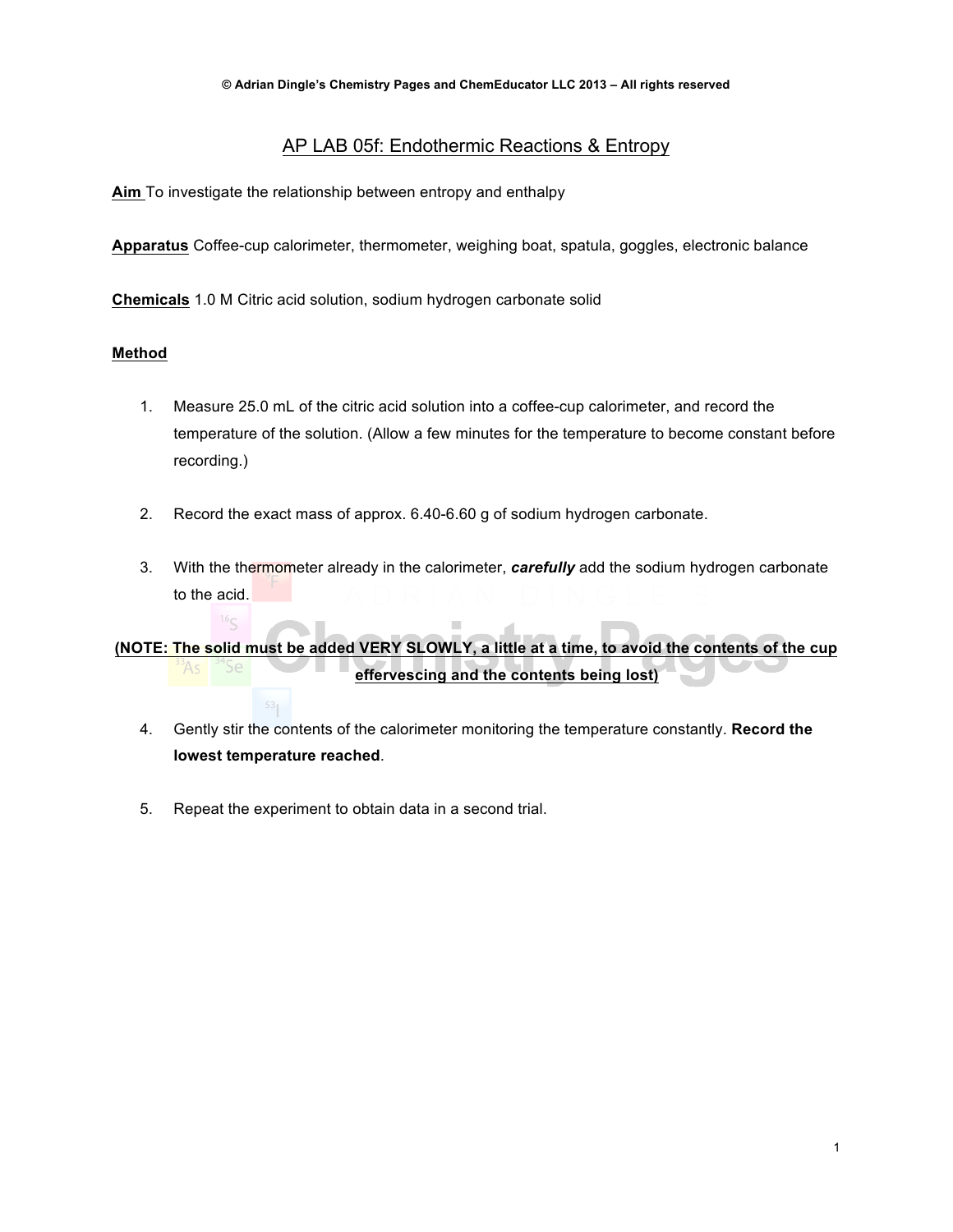**Results**

|                                              | Trial 1 | Trial 2 |
|----------------------------------------------|---------|---------|
| Initial temperature of solution in °C        |         |         |
| Final temperature of solution in °C          |         |         |
| Mass of sodium hydrogen carbonate added in g |         |         |